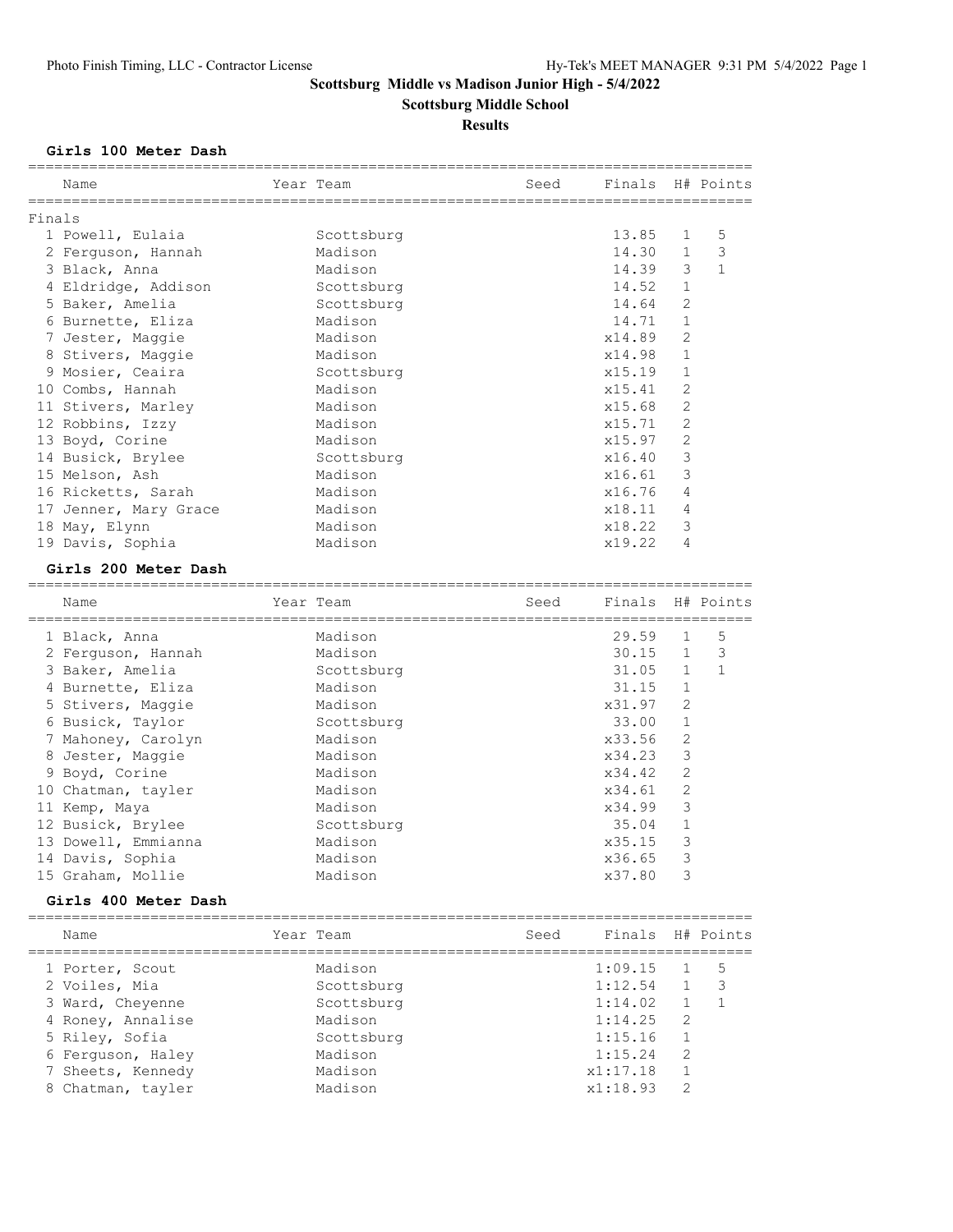**Scottsburg Middle School**

#### **Results**

# **....Girls 400 Meter Dash**

| 9 Canida, Ava          | Madison    | x1:19.68     |     |
|------------------------|------------|--------------|-----|
| 10 Robbins, Izzy       | Madison    | x1:21.29     | - 3 |
| 11 Coppie, Ella        | Scottsburg | x1:21.88     | - 2 |
| 12 James, Taren        | Scottsburg | $x1:22.79$ 2 |     |
| 13 Smith, Ava          | Madison    | $x1:24.55$ 2 |     |
| 14 Graham, Mollie      | Madison    | x1:27.18     | - 3 |
| 15 Todd-Humes, Addison | Madison    | x1:32.21     |     |

#### **Girls 800 Meter Run**

| Name                | Year Team  | Seed | Finals Points |    |
|---------------------|------------|------|---------------|----|
| 1 Miller, Audrey    | Madison    |      | 2:45.38       | -5 |
| 2 Bary, Briley      | Scottsburg |      | 2:48.92       | 3  |
| 3 Montgomery, Natty | Madison    |      | 2:50.80       |    |
| 4 Ferquson, Haley   | Madison    |      | 3:02.17       |    |
| 5 Canida, Lily      | Madison    |      | x3:02.86      |    |
| 6 Elliott, Addison  | Scottsburg |      | 3:18.19       |    |
| 7 Smith, Kayden     | Scottsburg |      | 3:20.00       |    |
| 8 Ashley, Caitelyn  | Scottsburg |      | x3:38.67      |    |

#### **Girls 1600 Meter Run**

| Name                | Year Team  | Seed | Finals Points |   |
|---------------------|------------|------|---------------|---|
| 1 Roney, Annalise   | Madison    |      | 6:29.46       | 5 |
| 2 Canida, Ava       | Madison    |      | 6:40.42       | 3 |
| 3 March, Daesha     | Scottsburg |      | 6:45.78       |   |
| 4 Canida, Lily      | Madison    |      | 6:57.29       |   |
| 5 Stillions, Arva   | Scottsburg |      | 7:21.18       |   |
| 6 Johnson, Tayleigh | Madison    |      | x7:49.36      |   |
|                     |            |      |               |   |

#### **Girls 100 Meter Hurdles**

| Year Team<br>Name                                                                                                        | Seed                             | Finals Points |
|--------------------------------------------------------------------------------------------------------------------------|----------------------------------|---------------|
| 1 Busick, Taylor<br>Scottsburg<br>Madison<br>2 Kemp, Maya<br>3 Combs, Hannah<br>Madison<br>4 Mahoney, Carolyn<br>Madison | 18.24<br>19.44<br>19.75<br>20.55 | 5<br>հ        |
| 5 Voiles, Mia<br>Scottsburg                                                                                              | 21.81                            |               |

# **Girls 4x100 Meter Relay**

| Team                                                                      |             | Seed                                      | Finals Points |   |
|---------------------------------------------------------------------------|-------------|-------------------------------------------|---------------|---|
| 1 Scottsburg Middle School<br>1) Baker, Amelia<br>3) Mosier, Ceaira       |             | 2) Eldridge, Addison<br>4) Powell, Eulaia | 56.35         | 5 |
| 2 Madison Junior High School<br>1) Ferquson, Hannah<br>3) Stivers, Marley |             | 2) Stivers, Maggie<br>4) Burnette, Eliza  | 57.49         |   |
| 3 Madison Junior High School<br>1) Combs, Hannah<br>3) Chatman, tayler    | $'$ B<br>4) | 2) Skinner, Maylie<br>Miller, Audrey      | x59.67        |   |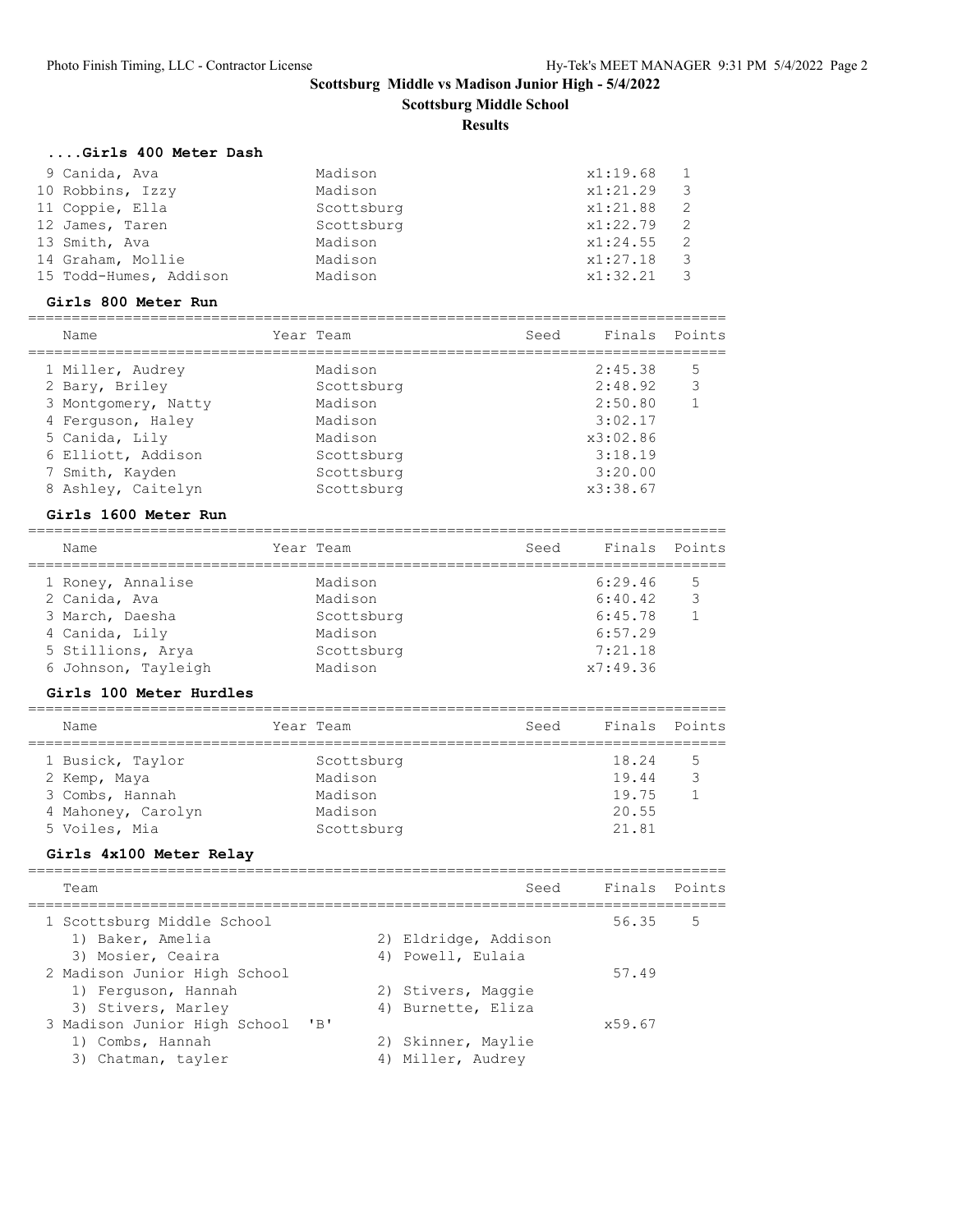**Scottsburg Middle School**

#### **Results**

# **....Girls 4x100 Meter Relay**

4 Scottsburg Middle School 'B'  $x1:04.10$ <br>1) Busick, Brylee 2) James, Taren 1) Busick, Brylee 2) James, Taren

3) Spencer, Madison (4) Peyton, Macie

### **Girls 4x200 Meter Relay**

| Team                                      |    | Seed                |          | Finals Points |
|-------------------------------------------|----|---------------------|----------|---------------|
| 1 Madison Junior High School              |    |                     | 2:00.81  | 5             |
| 1) Roney, Annalise                        |    | 2) Ferquson, Hannah |          |               |
| 3) Stivers, Maggie                        |    | 4) Burnette, Eliza  |          |               |
| 2 Scottsburg Middle School                |    |                     | 2:05.86  |               |
| 1) Mosier, Ceaira                         |    | 2) Ward, Chevenne   |          |               |
| 3) Baker, Amelia                          |    | 4) Powell, Eulaia   |          |               |
| 3 Madison Junior High School<br>$'$ B $'$ |    |                     | x2:07.51 |               |
| 1) Montgomery, Natty                      |    | 2) Sheets, Kennedy  |          |               |
| 3) Miller, Audrey                         |    | 4) Porter, Scout    |          |               |
| $'$ B $'$<br>4 Scottsburg Middle School   |    |                     | x2:16.06 |               |
| 1) Peyton, Macie                          |    | 2) James, Taren     |          |               |
| 3) Spencer, Madison                       | 4) | Busick, Brylee      |          |               |

#### **Girls 4x400 Meter Relay**

| Team                                       |    | Seed               | Finals Points |   |
|--------------------------------------------|----|--------------------|---------------|---|
| 1 Madison Junior High School               |    |                    | 4:46.32       | 5 |
| 1) Montgomery, Natty                       |    | 2) Porter, Scout   |               |   |
| 3) Roney, Annalise                         |    | 4) Miller, Audrey  |               |   |
| 2 Scottsburg Middle School                 |    |                    | 4:55.85       |   |
| 1) Voiles, Mia                             |    | 2) Ward, Cheyenne  |               |   |
| 3) Riley, Sofia                            |    | 4) Bary, Briley    |               |   |
| 3 Madison Junior High School<br>$'$ R $'$  |    |                    | x5:04.49      |   |
| 1) Canida, Ava                             |    | 2) Canida, Lily    |               |   |
| 3) Ferguson, Haley                         |    | 4) Skinner, Maylie |               |   |
| 4 Scottsburg Middle School<br>$'$ B        |    |                    | x5:26.51      |   |
| 1) Peyton, Macie                           |    | 2) Coppie, Ella    |               |   |
| 3) Smith, Kayden                           | 4) | Spencer, Madison   |               |   |
| $\sqrt{1}$<br>5 Madison Junior High School |    |                    | x5:31.44      |   |
| 1) Johnson, Tayleigh                       | 2) | Laufer, AnnaBelle  |               |   |
| 3) Graham, Mollie                          | 4) | Dowell, Emmianna   |               |   |

# **Girls High Jump**

| Name               | Year Team  | Seed | Finals Points |               |
|--------------------|------------|------|---------------|---------------|
| 1 Black, Anna      | Madison    |      | $4 - 08.00$   | 5             |
| 2 Gibson, Dellah   | Madison    |      | $J4 - 06.00$  | $\mathcal{E}$ |
| 3 Skinner, Maylie  | Madison    |      | $J4 - 06.00$  |               |
| 4 Mahoney, Carolyn | Madison    |      | $xJ4-02.00$   |               |
| 5 Riley, Sofia     | Scottsburg |      | $J4 - 02.00$  |               |
| 6 Busick, Taylor   | Scottsburg |      | $J4 - 02.00$  |               |
| James, Taren       | Scottsburg |      | $3 - 08.00$   |               |
|                    |            |      |               |               |